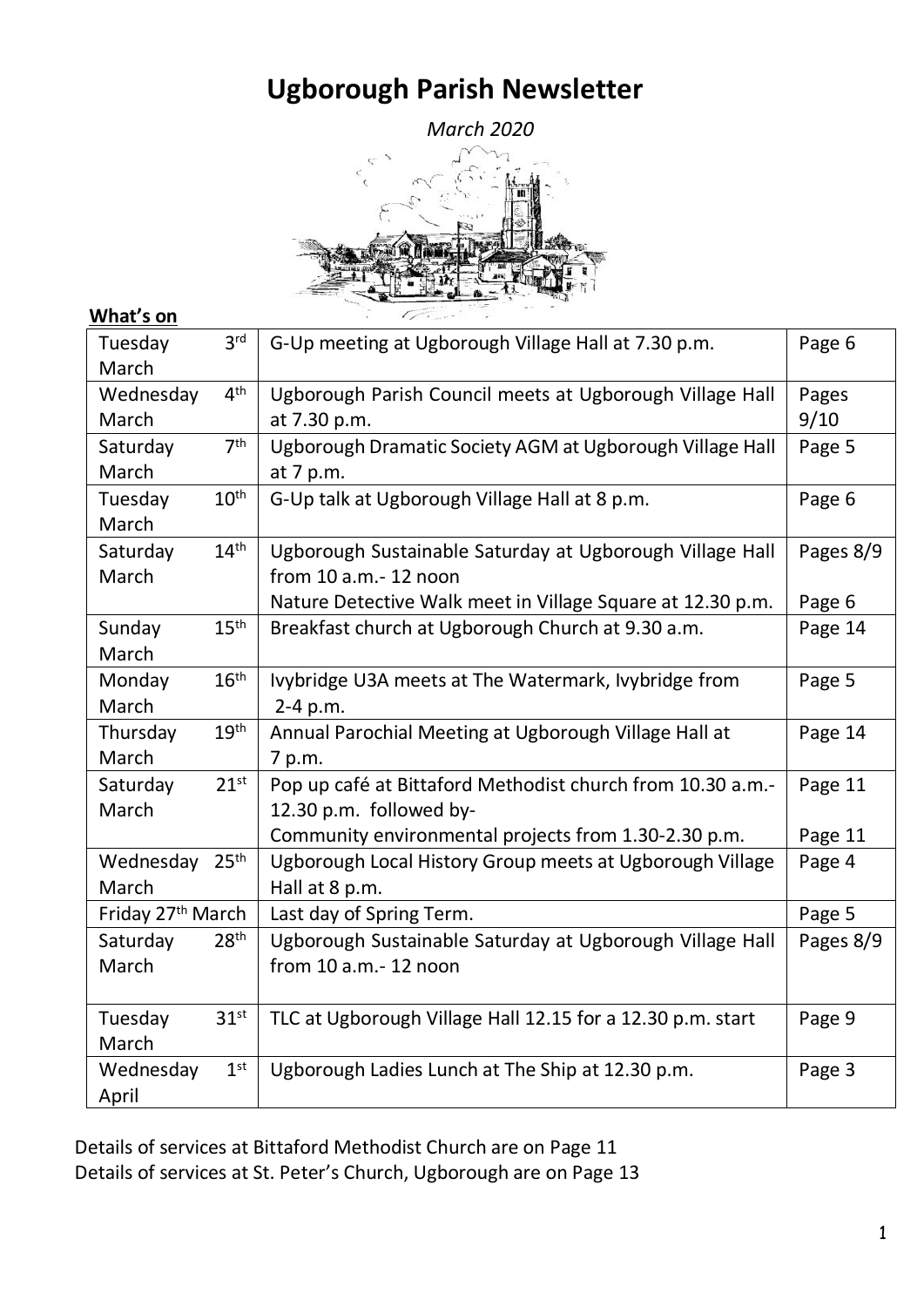### **A Message from Margaret Froom**

My family and I would like to thank everyone for their lovely cards, and kind words of support, which have helped us through this difficult time.

### **Coffee Drop-In Centre**

### **10.30 a.m.-Noon every Thursday morning in Ugborough Church Post office available 10.30 a.m.-12.30 p.m.**

Why not meet up with friends and neighbours over coffee, tea, cake & biscuits? Everyone welcome.

### **Ceremonial flying of the Flag.**

The flag will be flown on the following occasions-**March 9th** *Commonwealth Day* **March 10th** *Birthday of the Earl of Wessex*



**Ugborough and Bittaford Pre- School**-(incorporating breakfast club and after school club) Charity Number 1043499*- Faith Matthews.* Open 8 a.m.-6 p.m. Monday – Friday during term time in Ugborough Village Hall Baby and Toddler Group (drop-in) – Monday 1.30-3 p.m. Contact 07763215455

# *[admin@ugboroughandbittafordpre-school.org.uk](mailto:admin@ugboroughandbittafordpre-school.org.uk)*

The children recently enjoyed celebrating Chinese New Year with some snacks to try and first-hand experiences from one of our families.

Our weekly story and movement session with experienced practitioner Jude from 'Spinning Tots' continue, which always gets the children moving creatively!

Now halfway through the spring term our schedule has evolved to allow the children to visit the Hillhead Classroom and Foundation teacher at Ugborough Primary School once a week. The oldest children are also beginning some focussed sessions to develop listening and attention skills, and to explore some specific phonic and number activities.

With the onset (hopefully!) of warmer weather our much-loved forest school sessions will recommence.

Our friendly Baby and Toddler group runs every Monday from the village hall (1:30-

3 p.m.). This includes tea/coffee, children's snacks and a warm welcome, so do come along to join us.

**Ugborough and Bittaford Pre-School** is now one of the chosen causes to benefit from the Co-op Local Community Fund! Please consider becoming a co-op member, so that every time you buy selected own-brand products and services, 1% of the money spent goes to our local cause.

### **Garden Club** -*Shelley Hutcheon*

Please contact Shelley Hutcheon or Anne Holway for information.

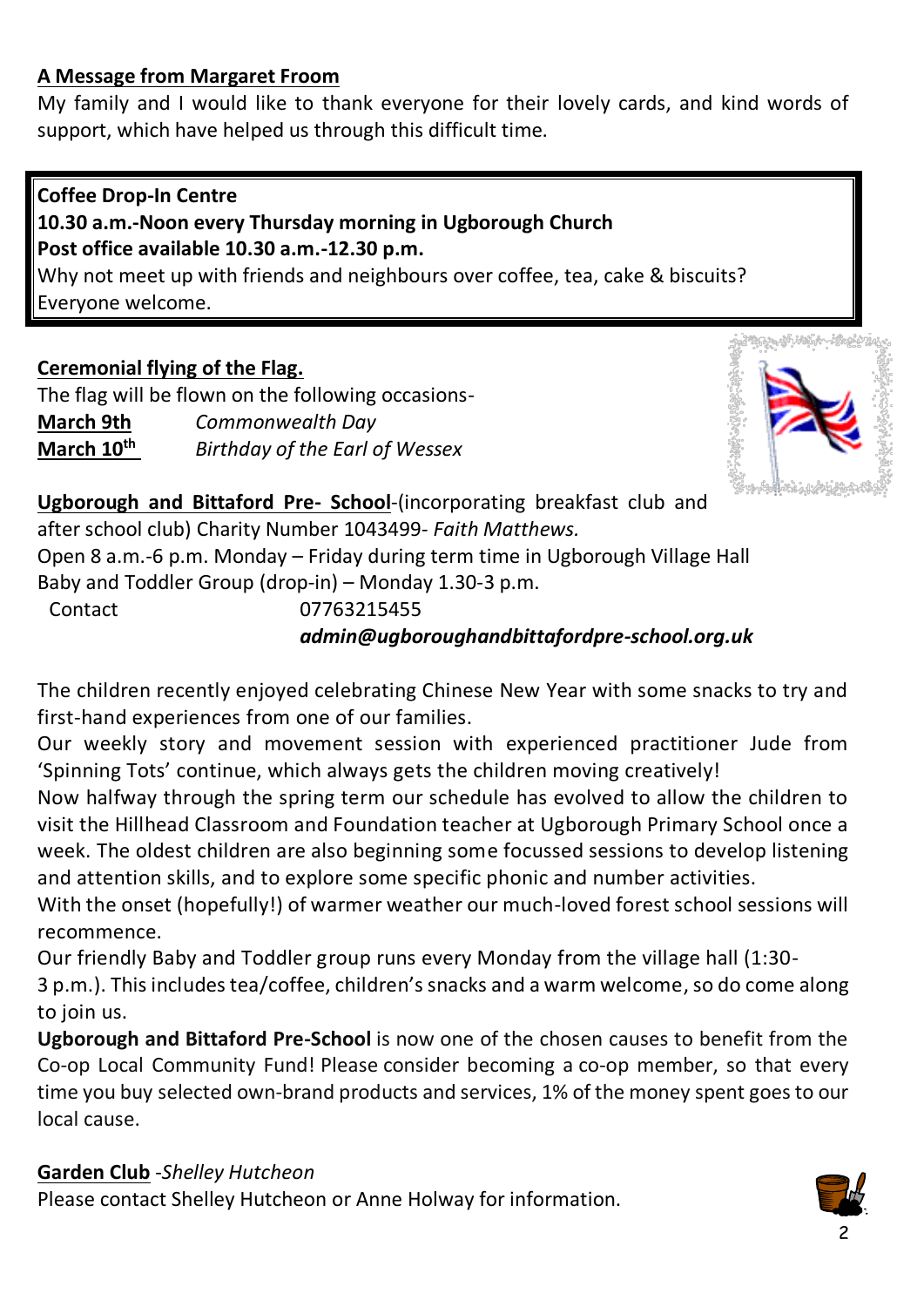# **VE Day Friday 8th May**- *Taff Jones*

This year the Early May Bank Holiday is to be held on the Friday 8th May to mark the 75th anniversary of the end of war in Europe - VE Day. A formal Black-Tie Dinner for this event will be held at The Anchor, 7 for 7.30 p.m. sharp.

Tickets for the dinner are £35 a head and this will include a three-course meal, cheese board, wine on the table, a glass of port and an after-dinner speaker.

There are a few spaces still available for the Black-Tie Dinner so please contact Taff (e-mail: *[taff.ugborough@mail.com](mailto:taff.ugborough@mail.com)*) to book your place. Monies will need to be paid to The Anchor by 15th April to confirm your booking.

### **Ugborough Ladies Lunch** -*Pat Stephens- tel 07704113837*

The next ladies' lunch is Wednesday  $1<sup>st</sup>$  April at The Ship for 12.30 p.m. Please contact me if you would like to join us. My e mail address is *patandpaul1@outlook.com* Thank you.

### **Ugborough Fair 2020** *- Shelley Hutcheon*

Fair Week is really coming together as groups take up each day during the week. It looks like we will start on Friday 3<sup>rd</sup> July right through to Fair Day on 11<sup>th</sup> July. There are several new events as well as old favourites such as quiz night with a couple of new quiz masters! We are looking for help with traffic control on the day, a couple of keen burger flippers and a new gang to run the book stall. If you can spare an hour on Fair Day please let any of the Fair Committee know.

### **Ugborough Village Hall** – *Stafford Williams*

The Village Hall continues to be well used and the small band of volunteers that administer it are hard pressed to stay on top of the hires, maintenance and the big refurbishment tasks that come up periodically. The next significant task is work to enhance the hatchway, but further down the track the plan is to move to a 4 WC toilet plan, which should be more convenient – pun intended. The Hall will hold its AGM on  $12<sup>th</sup>$  May, (8 p.m. in the Hall), where we will review current hire prices and the forward plans. Every regular hirer should be at this meeting and if you are interested in Hall business this is the best time to find out what goes on.

There is some strain on the small band at the moment and we are actively looking for additional volunteers to share the load as group representative, committee officer or just as ad hoc committee member. The task is not an undue burden if it is shared amongst enough people so please step forward if you think that you can help us provide the Hall facility to the standards that we can all benefit from.

One word to all hirers is the importance of clearing up afterwards so that you don't inconvenience subsequent users who may come in straight after you. The Hall cannot afford cleaners every day and keeps the cost down by asking hirers to consider others before leaving.

The Hall will be in use as a polling station (again) on  $7<sup>th</sup>$  May for the Police Commissioner election so it will be unavailable for hire.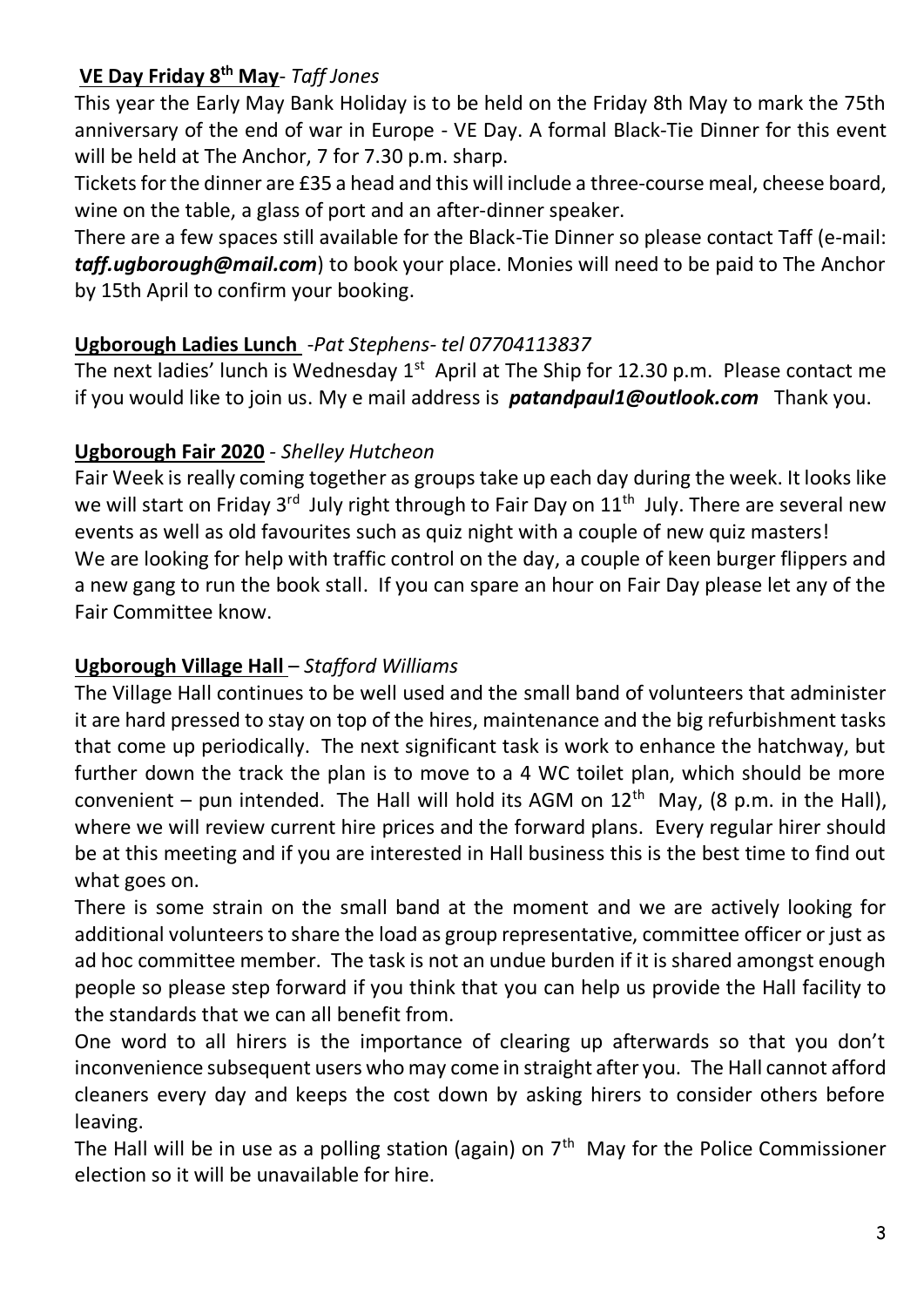## **Ugborough Local History Group-** *Merryl Docker*

#### Come and meet Brunel!

At our meeting on Wednesday 25<sup>th</sup> March Isambard Kingdom Brunel will be telling the story of his life and work in the West Country. 'A Blast from the Past'. Don't miss this opportunity to learn more about this incredible man and the iconic engineering that still plays a vital role in our lives. Our meeting is at 8 p.m. in Ugborough Village Hall and it is free to members, £4 on the door for non- members. Everyone very welcome

# **Samaritan's Purse Operation Christmas Child 2019 Shoebox Appeal Destination Update -**

#### *Kate Brampton*

Thank you to everyone (including St Peter's Church and Ugborough Sustainable Saturdays) who supported the Appeal last year by providing filled shoeboxes and/or monetary donations – it has all helped.

The 30 Gift Shoeboxes started their journey after a lovely Blessing Service to our local drop off point for the next part of their journey. We have just been notified that the Gift Shoeboxes went to needy children/young people in Belarus, Central Asia and Serbia. Thank you once again for your generous support.

### **Re-use, Re-Cycle, Jumble Sale**- *Sue Johns*

Thank you to all those who supported this venture in Ugborough Village Hall in January. Thanks too to the amazing Team who helped to collect, set up, run and pack away a phenomenal amount of quality goods. Special thanks to How Now Dairy for providing the milk.

### **We made an astonishing £453 for St Peter's Church General Fund!**

In addition to the many satisfied customers who left clutching bags of bargains, we were able to promote Green issues (thanks Shelley for the Info Board), recycle again surplus books to USS and Ugborough Fair, send a parcel off to Smalls For All and still take a sizeable trailer load of surplus goods direct to St Luke's – including a couple of bags of rags. Nothing was wasted!

This might possibly turn into an annual event…

# **Do you love wool and all things yarn?** *Lucy-Jane Davis*

I have recently taken up spinning and wondered if anyone else would like to form an Ugborough spinning group? Ermington has a really active local group, which meets regularly but has reached capacity in numbers; I'd love to start an Ugborough group. Please do get in touch!

I'm also a member of the South Hams Guild of Weavers Spinners and Dyers *[https://southhamsspinners.wordpress.com](https://southhamsspinners.wordpress.com/)* and they meet in Kingsbridge the first Monday of the month. If anyone would like to share a lift to this group, I'd be very happy to drive.

My email is *lid 456@yahoo.com* (please put 'spinning' in the subject line).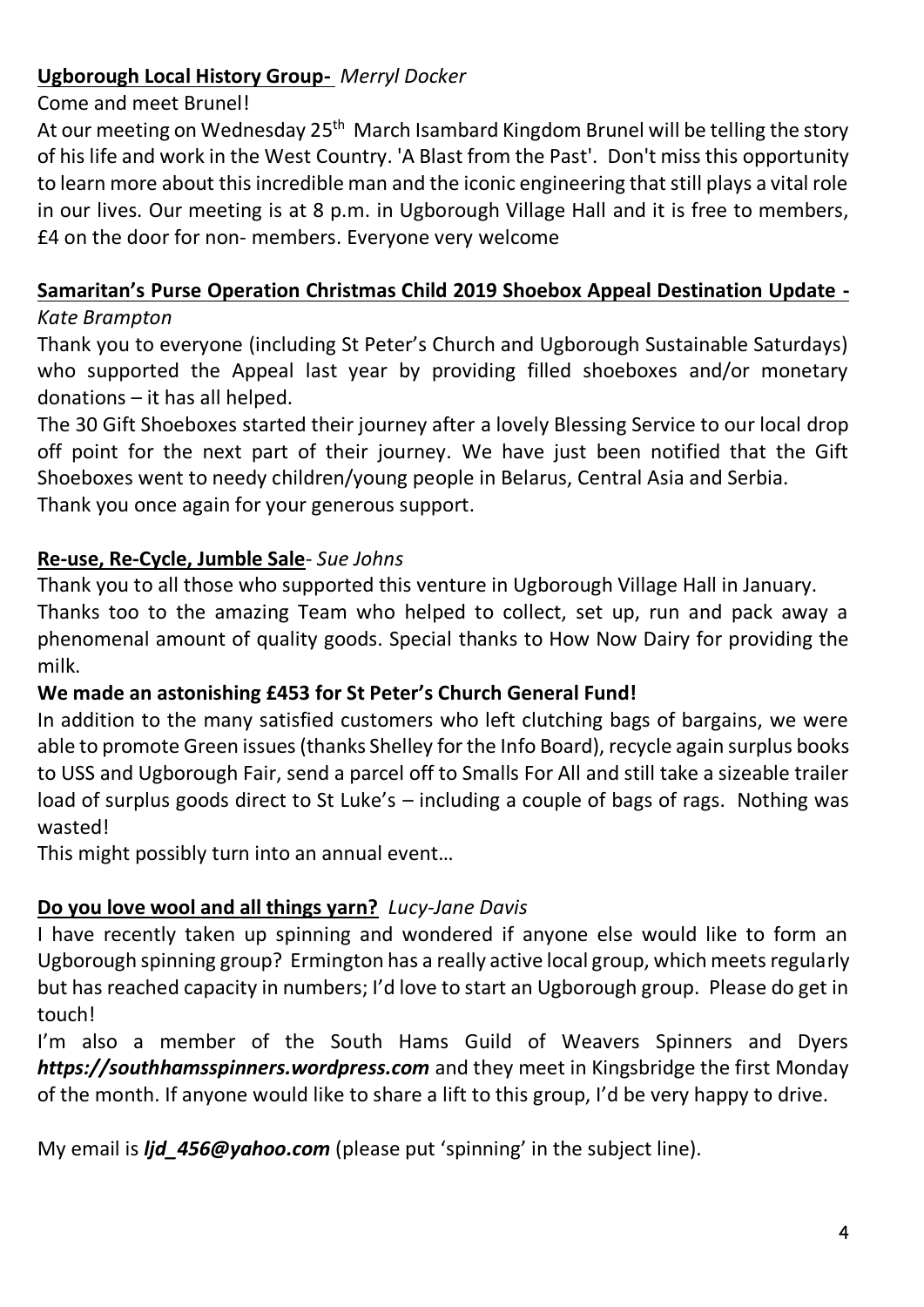### Notice is given for **Ugborough Dramatic Society's AGM** on Saturday 7th March at 7 p.m. in Ugborough Village Hall. All are welcome.

**The Beacon Federation -** *Executive Headteacher - Mrs. Karen Dixon*

Ugborough Primary School.

Commemorative bench for Trish White

As many of you will be aware, Trish White sadly lost her battle with Cancer in November last year and it was heart-warming to see so many family, friends, ex-students, colleagues etc attending her funeral in December.

Trish made a huge contribution to Ugborough School during her time here, in particular, through her dedication to music and netball.

We felt it would be a fitting tribute to buy a park bench to place on the top school field, overlooking Ugborough village and the Church.

Anyone who has had their lives touched by Trish and wishes to contribute to the collection for the park bench would you please pass donations to Bev Harnett in the school office by mid-March.

We intend holding a small event in the Spring to celebrate the new bench and bring together people who have supported this tribute to such a special lady.

*Julie Briant* 

*on behalf of friends and colleagues past and present from Ugborough Primary School*

World Book Day-This is the 23<sup>rd</sup> year there's been a World Book Day, and on 5<sup>th</sup> March we will join in the celebrations to appreciate reading. The main aim of World Book Day is to encourage children to explore the pleasures of books and reading by providing them with the opportunity to have a book of their own. During the week each class will be looking at a particular author and enjoying their works. On Thursday  $5<sup>th</sup>$  March we are asking children to come to school as a character from their favourite book.

For your diary- Friday 27<sup>th</sup> March is the last day of Spring Term

# **Ivybridge U3A** *– Ann Oakins*

The next General Meeting of Ivybridge U3A will be at The Watermark, Ivybridge on Monday  $16^{th}$  March from  $2 - 4$  p.m.

Guest speaker: Abi Gray

Her subject: Project Donn: mapping the Devon Manor house and its landscape.

Benjamin Donn was a mathematician and surveyor from Bideford in north Devon, and in 1765 he produced the first one-inch survey of the county. The resulting map is important for both its accuracy and also for the insight it provides into the social and economic landscape of 250 years ago. Since 2006, the Devon Rural Archive (DRA) has been undertaking archaeological surveys of the buildings recorded on Donn's map, as part of an ongoing study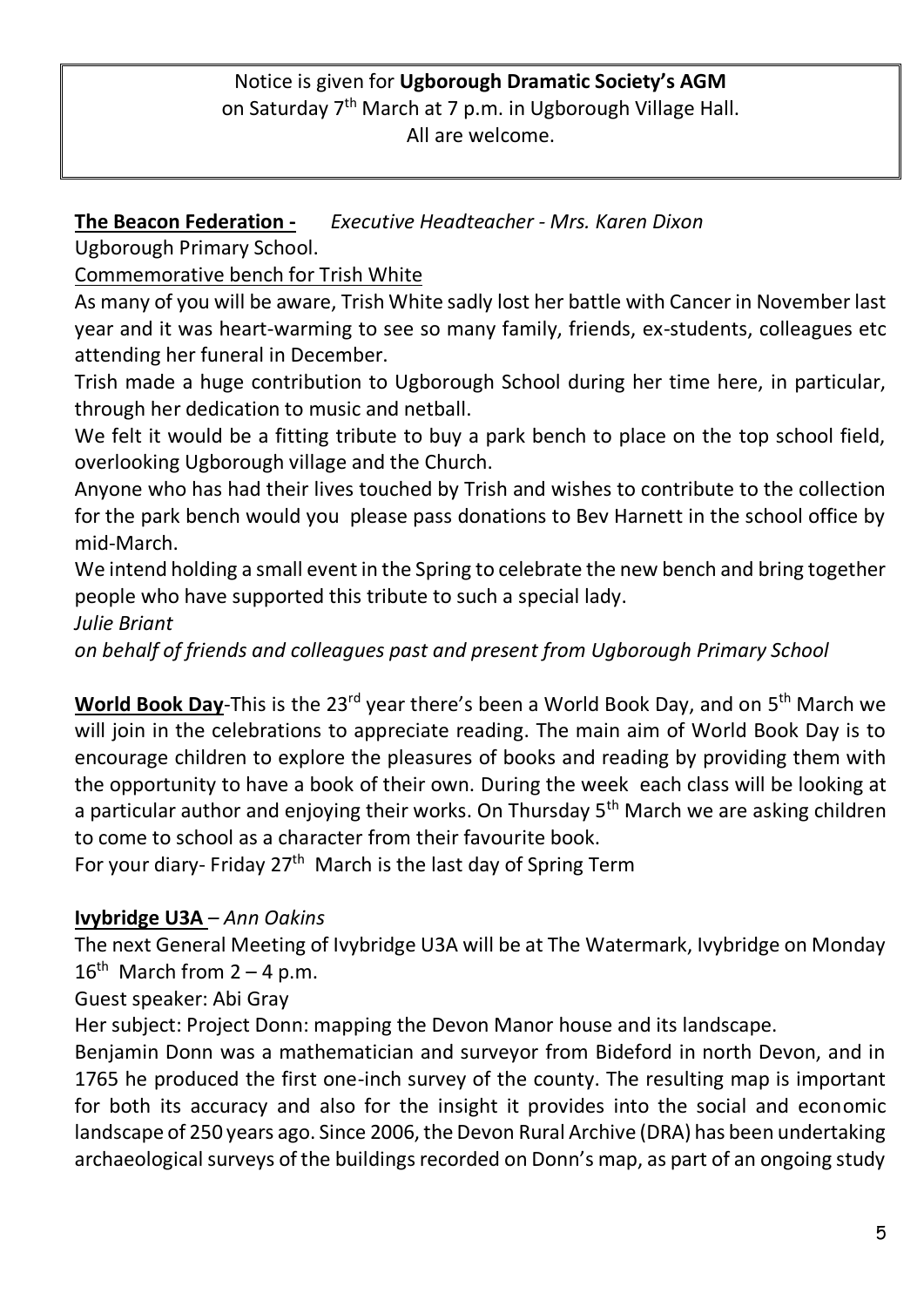of the history, significance and development of Devon's manor houses and their associated landscapes.

In this illustrated talk, Abi Gray BA, MA, Curator and Resident Archaeologist of the DRA, will explore Benjamin Donn's map, revealing some of its detail and what is known of his working practices.



### **G-UP - Creating a community where it's easy to live sustainably** - *Caroline Martin*

This month we have been busy pulling together the group's vision and how we might go about achieving it. After much discussion we have settled on the following with our

emphasis being on making it easier for people living in the Parish to live sustainably: *Our vision is to create a friendly and resilient community where people share skills, ideas, stories, time and tools. A connected community, where everyone can get around with minimal carbon emissions. A green community, rich with wildlife and space to breathe and play. An empowered community, where every individual can make a difference.*

*Our mission is to create an Ugborough Parish community where it's easy to live sustainably through:*

- *Sharing information, enabling constructive dialogue around sustainability and supporting positive behaviour change.*
- *Supporting reduction of carbon emissions and waste.*
- *Protecting, restoring and respecting our natural environment with a focus on wildlife and biodiversity and creating community green spaces.*
- *Creating a self-reliant and environmentally resilient Parish, where community cohesion and well-being are enhanced.*

We have already begun to put this into practice with a presence at the Ivybridge Futures Fair where participants were invited to discover their zero carbon future, tree planting at Hillhead and a fact finding mission to South Brent Community Compost, and we have many more projects and events underway.

**Upcoming G-UP Events** (All in Ugborough Village Hall unless stated otherwise)**:**

| Tuesday 3 <sup>rd</sup> March<br>7.30 p.m.                      | G-UP meeting                                                                                                                                                   |
|-----------------------------------------------------------------|----------------------------------------------------------------------------------------------------------------------------------------------------------------|
| Sat 14 <sup>th</sup> March<br>  12.30 p.m.<br>All ages welcome. | A Nature Detective's Walk of Ugborough with Stephen<br>Fletcher. Meet in Ugborough village square.                                                             |
| Tues 10th March<br>8 p.m.<br>Recommended for ages<br>$14+$      | Weather, Climate, Change - a public talk with former met office<br>engineer and scientist Paul Whiteley and former police<br>commander of Cornwall Rob Cooper. |

For further details and to get involved visit

*<https://www.ugborough.com/sustainability-group>*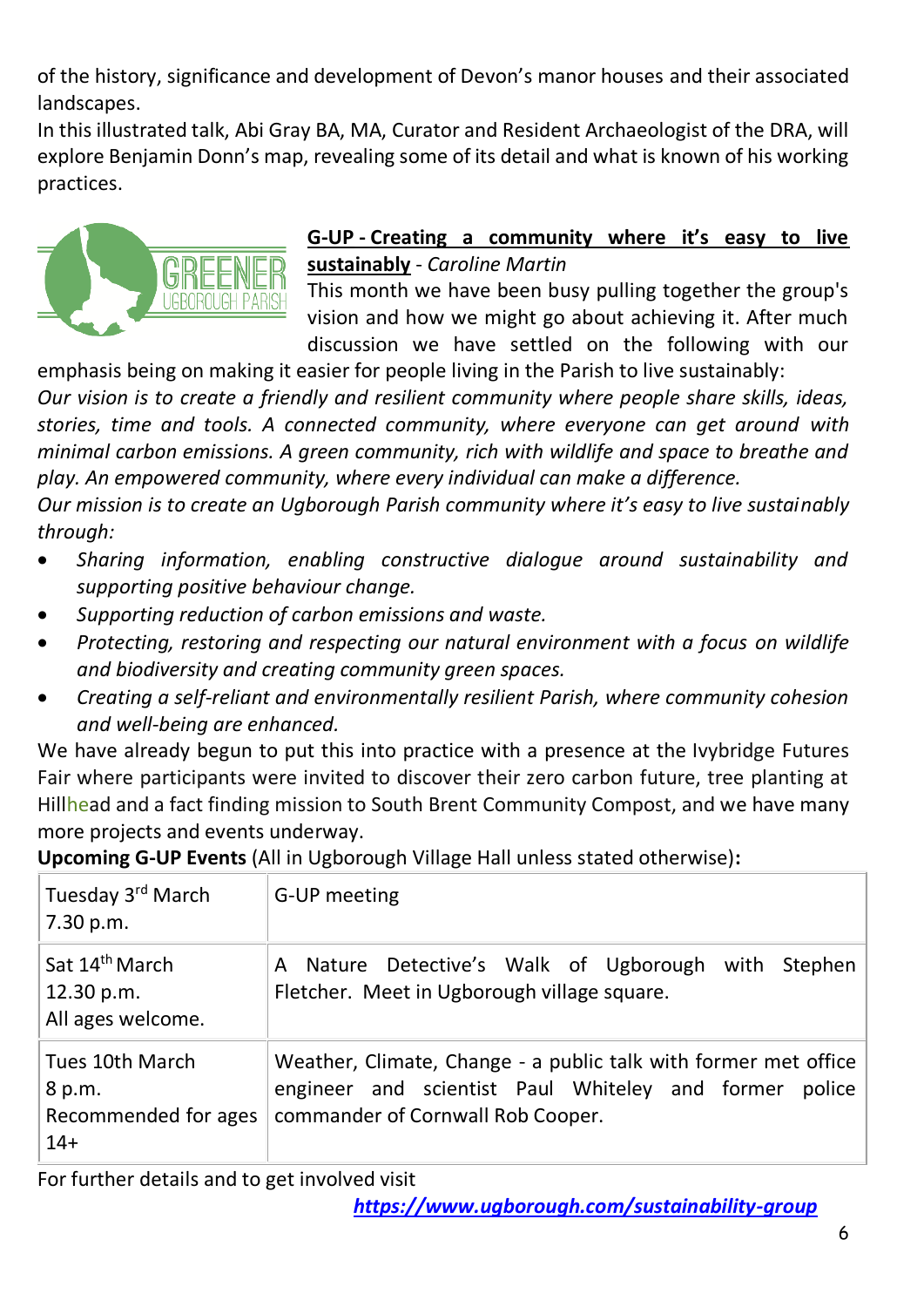### **Rainfall at Shellwood Hill** *George Arnison*

It may not have felt like it, but January 2020 turned out to be a very 'run of the mill' month in terms of rainfall. I recorded 146.5mm (just under 6")of rain at Shellwood Hill – well under my now 11 year rolling average for Januarys of 172mm. We even had a completely dry week in the middle!



**January rainfalls and Trend** 



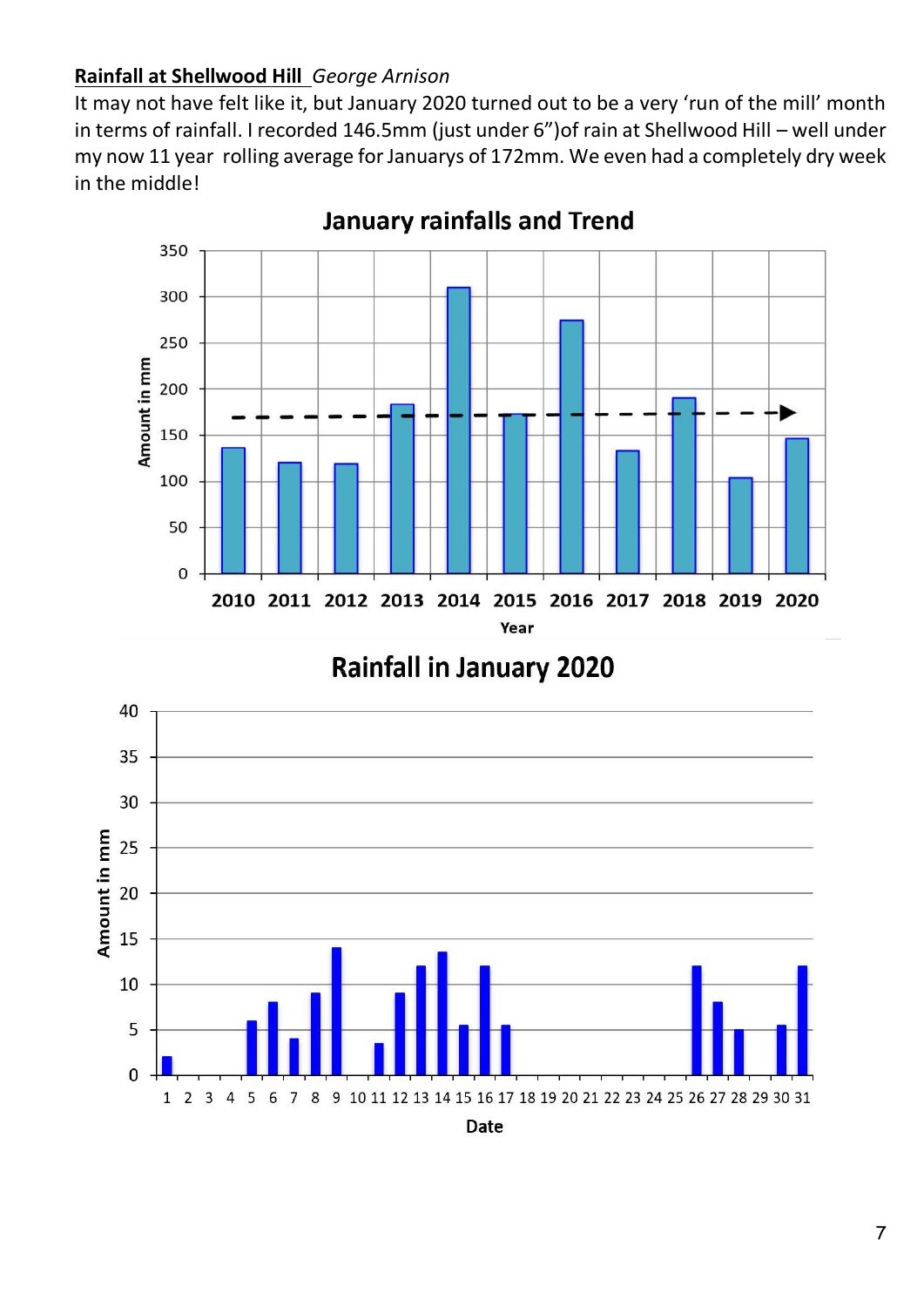### **Beryl's Bookworms** – *Sue Johns*

We treated ourselves to a Classic this month; Hardy's Tess of The D'Urbervilles – and what a treat it was! A true Classic must surely be one that stands the test of time and remains as relevant and evocative today as



it did when it was originally written. We all agreed that this tragic tale of an impoverished girl, set in the glorious Dorset countryside in which the rural poor worked unbearably hard in appalling conditions could only be ....... acutely depressing.....!

The story led the heroine through disastrous encounters with men, leading to rape, pregnancy, the futile death of this well-loved infant, seeming loss of a loving husband from an unconsummated marriage to the tragic finale which shocked us all. Dire though this all sounds, the haunting language, of the era, describing the agriculture mid industrial revolution, the profoundly beautiful imagery of the countryside, coupled with (rare) moments of sheer joy memorably defined this book.

Hardy's portrayal of Tess's struggles as the virtuous victim of a rigid Victorian moral code caused critics of the time to lambast the novel. We all agreed that despite our 'enlightened' modern times many of the issues raised in this book remain as contentious and relevant today as they were a century ago.

We much enjoyed the discussion which ranged over many diverse topics gleaned from the text.

Scoring was difficult….. we had all been touched, shocked, amazed, and horrified…. The consensus was yes one of the most depressing books ever – but we had to score nearly unanimously 5/5 on sheer brilliance!

Next Month: For something completely different…

The Big Sky, Kate Atkinson - the latest Jackson Brodie tale.

### **Ugborough Sustainable Saturdays** *–Sarah Scanlon*

Ugborough Sustainable Saturdays has become an established event in the Parish over the years and we are always looking for ways to enrich the community, whether by fund raising for good causes, holding pot luck suppers or providing opportunities and funding for people to get together and learn new skills.

One such event was held recently with USS covering the hall rent. Here are a few words from Vici who was one of the attendees

"The Lino Printing session with Sara Gilbert was a great success. Everyone was shown how to use the tools and created a design - some more complicated than others - then shared a delicious lunch and were set loose with inks. It was great to see the different results from using various colours or combining 2 on a sheet or mixing to create new colours. Everyone left feeling that they had accomplished something and some will definitely experiment more in the future."

I would like to take this opportunity to thank both Sara for running it and Val for organising the event so smoothly.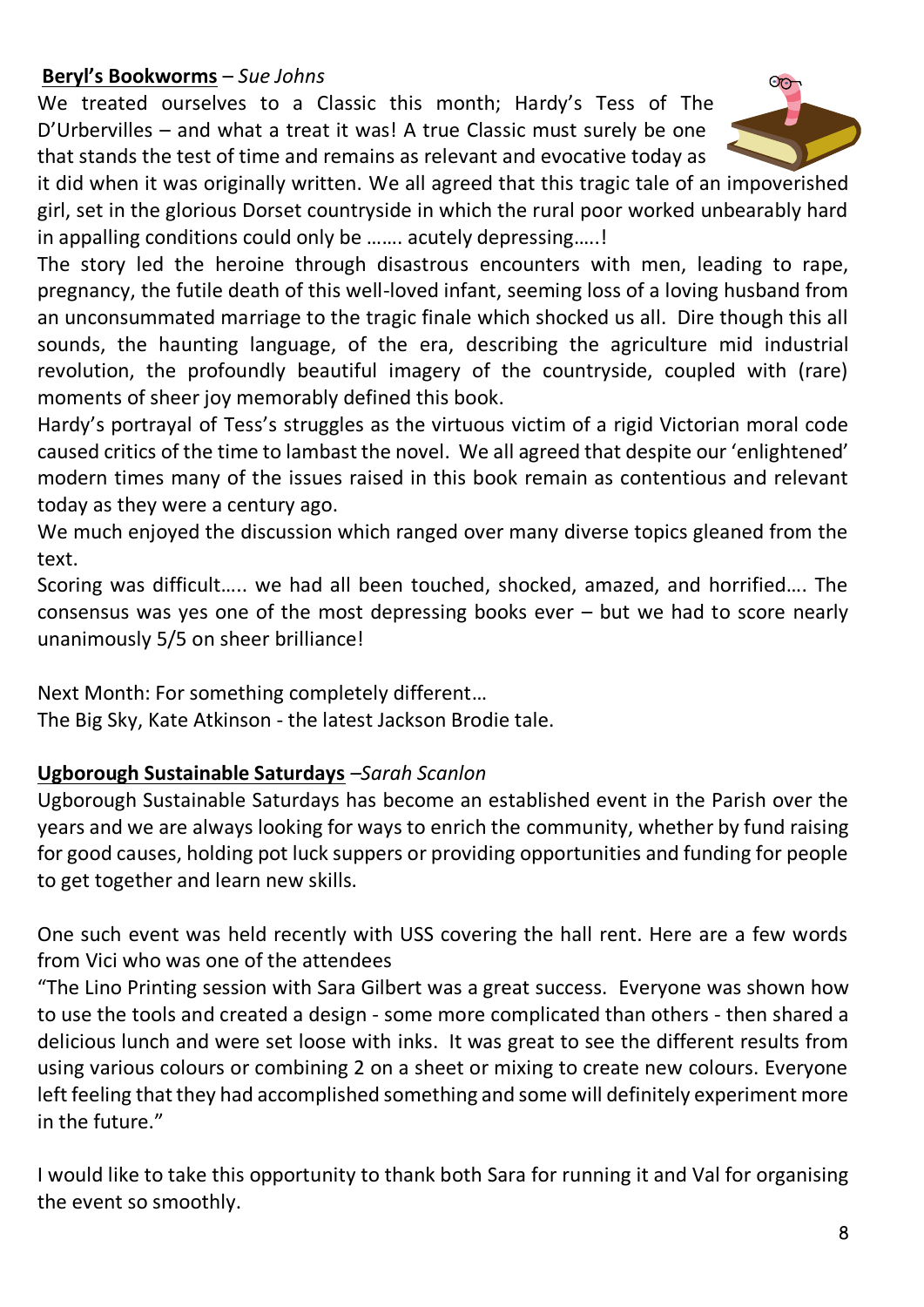We are always open to suggestions for similar activities and are planning another craftbased event soon. Look out for details at USS.

This time of the year it is important to try and get out to socialise and share a drink and a natter and we are so pleased to see many of you making the effort in the rain and wind to pop into the hall and do just that.

News of our success has spread and we often have new producers approaching us asking for a space making it exciting as you never know what you may find in the hall every other Saturday!

Dates for March are  $14<sup>th</sup>$  and  $28<sup>th</sup>$  – see you there.

# **TLC**

The Tuesday Luncheon club is a place to gather and chat, have a 2-course hot meal and soft drinks for £5 per head. It is held in the Village hall and is open to anyone.

The next TLC will be **Tuesday March 31st** in the village hall, **12.15 for a 12.30** service. Bookings and final numbers must be received by **Friday 27th March.**

If you would like more information, and to book your place to find out more or book please call Val on 01752894973 or Sarah on *[sjascanlon@btinternet.com.](mailto:sjascanlon@btinternet.com)* Everyone is welcome but do let us know you are coming!!

The TLC team

### **Ugborough Parish Council**

Clerk: Sarah Woodman Tel: 01364 661127 Email: [ugboroughpc@yahoo.co.uk](file:///C:/Users/User/Documents/newsletter/ugboroughpc@yahoo.co.uk) Website[: https://ugboroughparishcouncil.org](https://ugboroughparishcouncil.org/)

**The February Parish Council Meeting** started with reports from your District, County and Dartmoor National Park representative. DNPA Member Cathie Pannell presented an update on the National Park: The [Management Plan](https://www.dartmoor.gov.uk/living-and-working/management-plan/management-plan-review) consultation will run to 20 April and details are available online; she also encourages visitors to the Park to 'Love Moor Life' by keeping dogs on leads from 1 March to 31 July to minimise disturbance to ground nesting birds and breeding livestock.

**Planning applications** considered at the Meeting (with recommendations in **bold** & weblinks available on the e-newsletter):

1. Application for reserved matters relating to details of layout, scale, appearance & landscaping, and discharge of re-commencement conditions 3, 8-16, 19.21, 27 &28 following outline approval 57/2472/14/O for 198 new homes, public open space with associated road infrastructure, access, parking and other utilities & services at Land at SX647 563 Off Rutt Lane, West & East of Ivybridge Park & Ride, Ivybridge Re[f 2239/19/ARM](http://apps.southhams.gov.uk/PlanningSearchMVC/Home/Details/192239) **Object. Contravention of Policy UG4 in the Ugborough Neighbourhood Development Plan; Unacceptable traffic generation through Bittaford, Wrangaton & Ivybridge; Excessive residential development without adequate infrastructure or employment provision; and the buildings lack local vernacular character & design. If SHDC are minded to approve the application, provision should be made for: Retention of existing trees & hedgerows; S106 contribution towards a new pedestrian crossing in Wrangaton; Extension of the 30mph**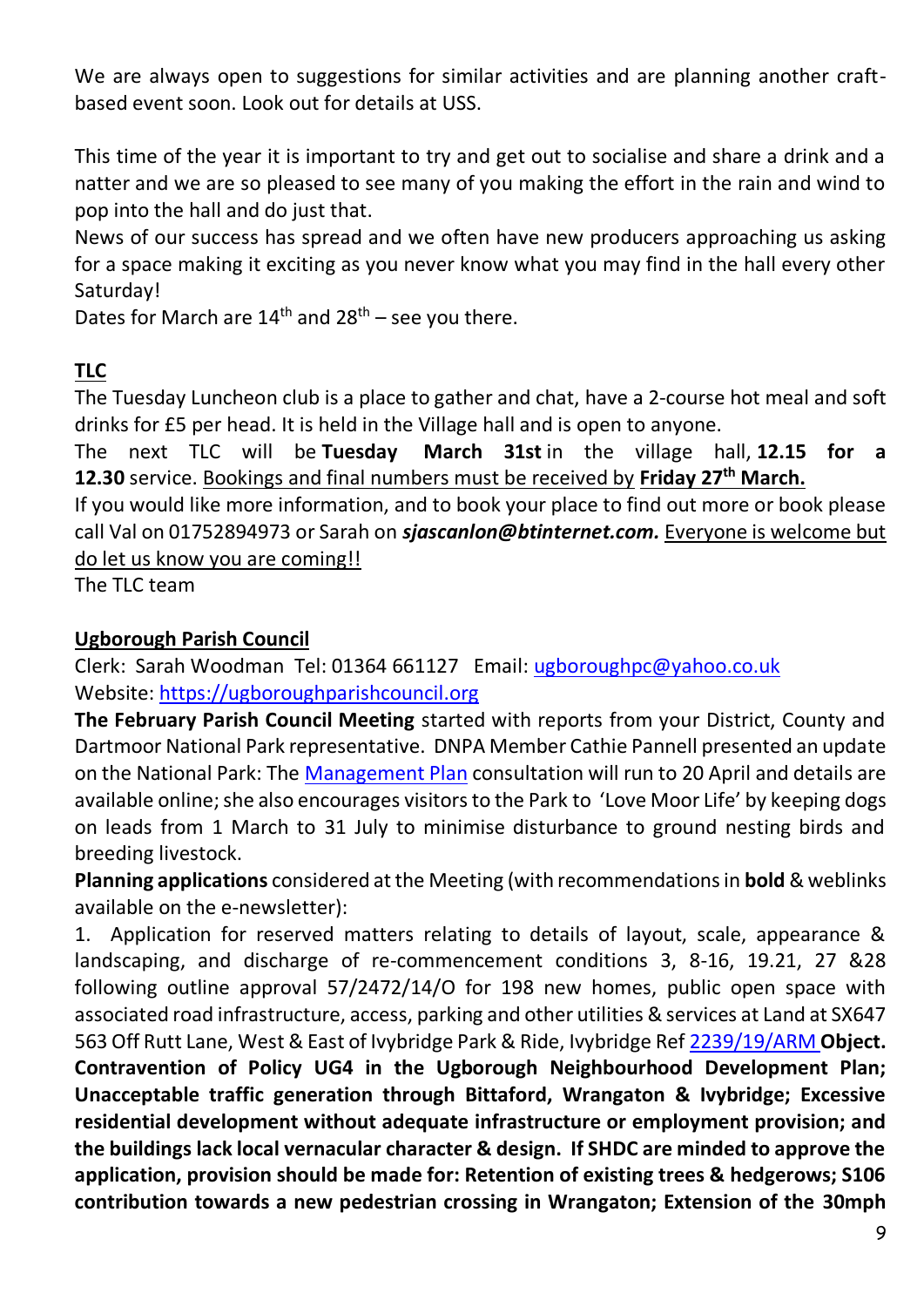**speed limit in Bittaford; Traffic calming in Bittaford & Wrangaton; and a contribution towards new preschool premises for Ugborough**

2. Conversion of agricultural buildings to create three new dwellinghouses including alteration & partial demolition of existing building and change of use of agricultural land to ancillary domestic curtilage at Earlscombe Barns, Bittaford Ref [0228/20/FUL](http://apps.southhams.gov.uk/PlanningSearchMVC/Home/Details/200228) **Support. The S106 provisions relating to 0746/16/FUL should go forward**

3. Provision of timber stables and change of use of land to equestrian at Land at SX 660 553, Earlscombe Farm, Bittaford Ref [0165/20/FUL](http://apps.southhams.gov.uk/PlanningSearchMVC/Home/Details/200165) **Object. Prominence in the landscape, inadequate access, parking & turning provision, possible interference & contamination of the spring water supply**

4. Erection of first floor extension at The Old Sunday School Chapel, Wrangaton Raod, Bittaford Ref [0005/20](https://www.dartmoor.gov.uk/living-and-working/planning/search-for-an-application/db-links/detailed-application-result?AppNo=0005%2F20) **Neutral** 

5. T1: Beech - Crown height reduction by 1.5m, crown thin by 10%, lateral reduction by 0.5m on all sides to allow more light into garden and neighbouring garden. T2: Oak - Crown height reduction by 2m, lateral reduction by 1-1.5m on all sides to allow more light into neighbour's garden & property at 21Vine Cottage, Lutterburn Street, Ugborough Ref [0186/20/TCA](http://apps.southhams.gov.uk/PlanningSearchMVC/Home/Details/200186) **Support**

**The responsibilities of landowners in relation to the highway** was the subject of a recent email from Devon County Highways, which has produced advice in relation to [overgrown](https://www.devon.gov.uk/roadsandtransport/maintaining-roads/trees-and-vegetation/overgrown-vegetation/)  [vegetation](https://www.devon.gov.uk/roadsandtransport/maintaining-roads/trees-and-vegetation/overgrown-vegetation/) and far[mers' responsibilities](https://www.devon.gov.uk/roadsandtransport/factsheet/roads-and-farmers/)

**The Great British Spring Clean** promises to be bigger & better in 2020! You can sign up to host a clean-up, join a clean-up or pledge to pick by going to visiting thei[r website.](https://www.keepbritaintidy.org/get-involved/support-our-campaigns/great-british-spring-clean) The Great British Clean runs from 20<sup>th</sup> March to 13<sup>th</sup> April.

**As a SCAMbassador for Friends Against Scams,** County Cllr Richard Hosking is asking anyone receiving scam or nuisance phone calls or who is susceptible to scams due to their circumstance, to contact him on 01752 690775 or richardwhosking007@gmail.com.

**The Ugborough Annual Parish Meeting** is to be held on Wednesday 15th April in Ugborough Village Hall. This is YOUR meeting, when you can have your say – so look out for more details closer to the date. Climate Emergency activities within the Parish will be the focus of the speaker.

**Petitions** are proposed in relation to two longstanding complaints affecting the parish. The need for 20mph speed limits in Ugborough will form the focus of a petition available at Sustainable Saturdays; and neighbouring Parish Councils will be asked to sign a petition to widen the narrow stretches of the B3196 to California Cross.

**Royal Garden Party**: Every year since George Beable became Chairman in 2011, his name has been put forward to attend the Royal Garden Party - and, finally, he has been successful! What an experience.

**The next Parish Council Meeting** will be held on Wednesday 4th March, starting at 7.30pm. Agenda and minutes will be displayed on the noticeboards and website.

*Privacy policy – visit ugboroughparishcouncil.org*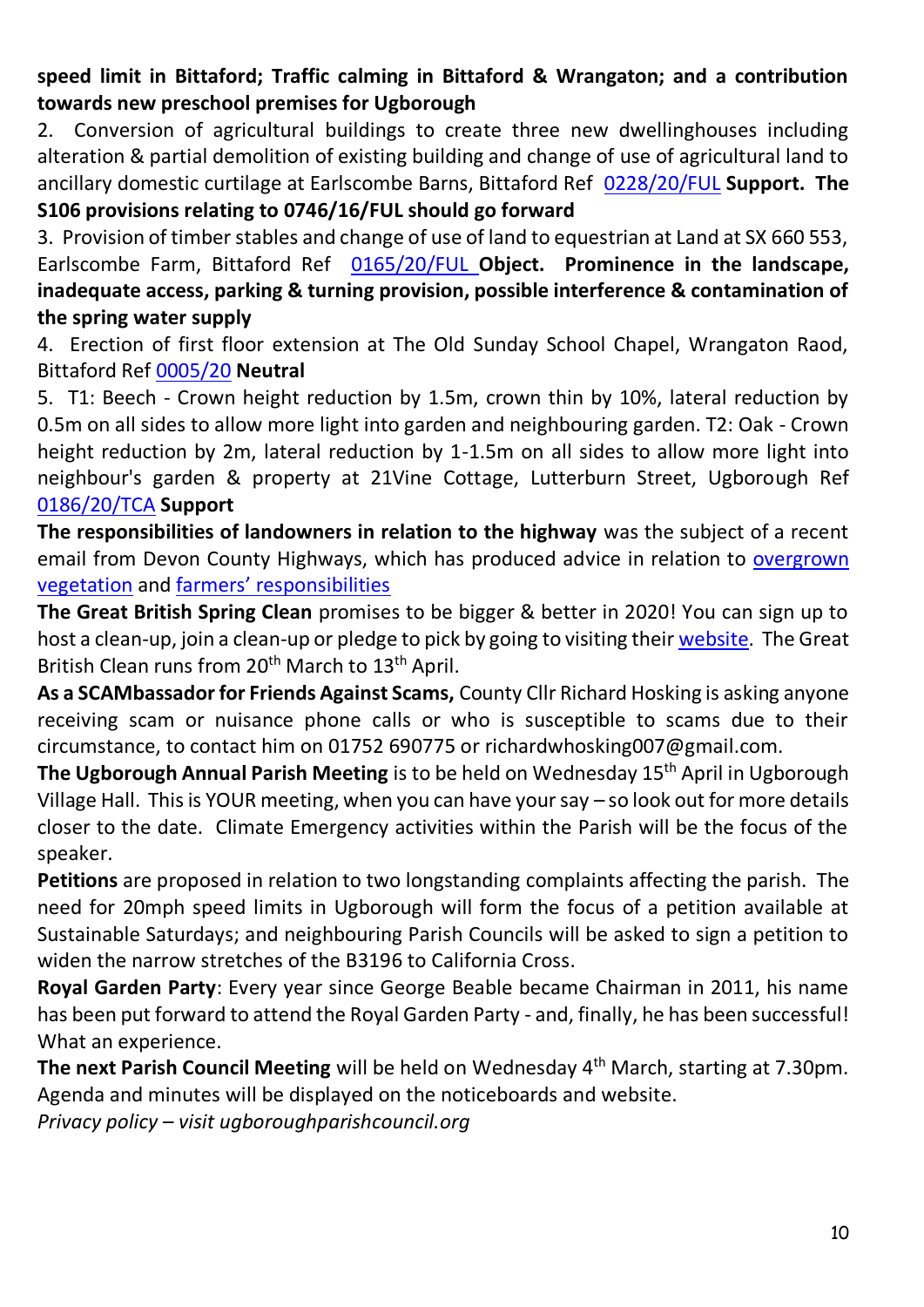| Bittaford Methodist Chapel Chris Phillips 07899934743 |                   |           |      |  |  |  |  |  |
|-------------------------------------------------------|-------------------|-----------|------|--|--|--|--|--|
| Services at Bittaford Chapel for March                |                   |           |      |  |  |  |  |  |
| Sunday $1st$ at 11 a.m.                               | Rev'd D Youngs    | Communion | Lent |  |  |  |  |  |
| Sunday $8^{th}$ at 6 p.m.                             | Rev'd M Lawrence  | Communion |      |  |  |  |  |  |
| Sunday 15 <sup>th</sup> at 11 a.m.                    | Local arrangement |           |      |  |  |  |  |  |
| Sunday 22 <sup>nd</sup> at 11 a.m.                    | Mr M Cade         |           |      |  |  |  |  |  |
| Sunday 29 <sup>th</sup> at 11 a.m.                    | Mrs G Higgins     |           |      |  |  |  |  |  |
|                                                       |                   |           |      |  |  |  |  |  |

Our hall is available for hire. We have a small tea/ coffee kitchen. All enquiries to Liz Cade on *[lizcade50@gmail.com](file:///C:/Users/User/Documents/newsletter/lizcade50@gmail.com)* or the above number.

### **Love Bittaford Events- March**

- Wednesday  $4^{th}$  March, Love Bittaford Life Group (7.30-9.30 p.m.) contact Jonathan Bell on 07540242512 for more information.
- Saturday  $21^{st}$  March, 'Pop Up' Café (10.30 a.m.-12.30 p.m. at Bittaford church.)
- Saturday  $21^{st}$  March, 12.30 1.30 p.m., Community environmental projects, gathering at Bittaford church.
- Wednesdav 25<sup>th</sup> March, Love Bittaford Life Group contact Jonathan Bell on 07540242512 for more information.

### **Marie Curie Dementia Befriending service** *– Albert Ward (Volunteer Development Officer)*

Marie Curie provide Dementia Befriending service covering South Devon and Torbay and are currently recruiting volunteers. We're looking for friendly and reliable volunteers to support people living with dementia, their families and carers. As a volunteer you will take on a number of simple yet crucial tasks that will make a huge difference, this could be in a family's home, a care home or out in the community. You will provide one-to-one companionship and support, offer a listening ear, and spend time engaging in everyday conversation, activities or hobbies with the person you are supporting. We will provide you with all the training you need so you can take on the role confidently. If you can spare a few hours per week and would like to support someone living with dementia please call 0800 304 7400 to find out more about the role and how to apply.

#### **Ermington Store and More**

Ermington launched their new Store and More at the end of February. This Community Project includes a shop, café and activity space.

It is situated close to the First and Last Bistro. For more information see the Facebook page FACEBOOK@STOREANDHUB or call in and have a look for yourselves!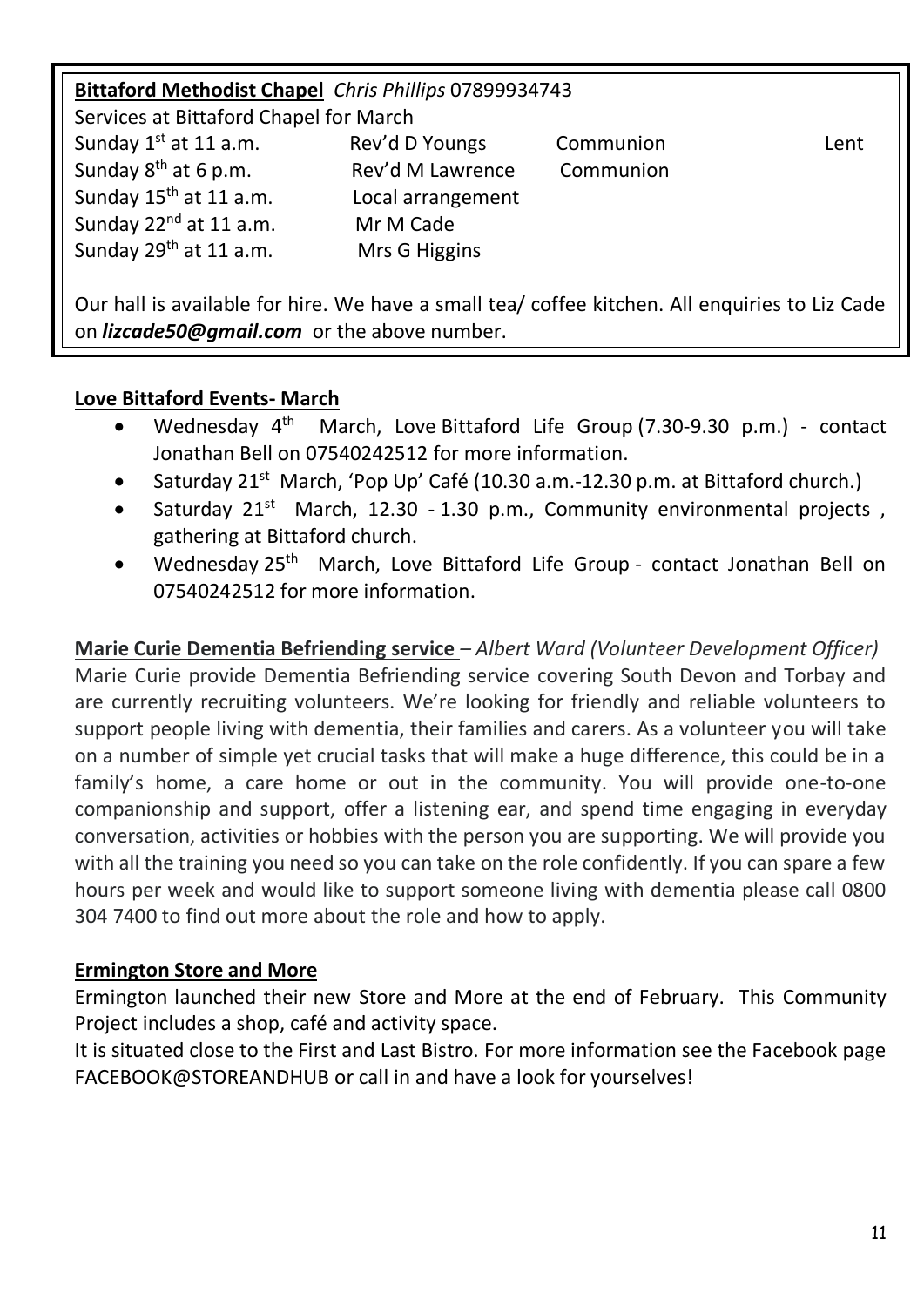### **Meanwhile in Yealmpton**

The UK's first post-subsidy community solar farm, Creacombe Solar Farm near Yealmpton, South Devon, has now been completed and was connected to the grid at the beginning of February.

The 7.3MW project will generate enough green electricity to supply the equivalent of around 2,440 homes, or more than half the households in the five local parishes of Newton & Noss, Holbeton, Yealmpton, Wembury and Brixton. It will save approximately 2,000 tonnes of carbon per year. In the Yealm area this has already included putting solar panels on Newton and Noss Village Hall and creating a community wildflower meadow and orchard in Yealmpton.

### **St. Peter's Church, Ugborough**

#### **A letter from our Rector- Rev'd David Sayle**

Between 1<sup>st</sup> May and 3<sup>rd</sup> May, Bishop Robert, Nick and Jackie will be visiting our area. These visits have been entitled **'Joy 2020'**.

#### *www.youtube.com/ watch?v=k7k7pZmo5Yc&feature=emb\_title*

And as our Diocesan website points out it is a "fantastic opportunity for us as the church in Devon to get out and about and for people to discover the joy we have. Not just the joy within but the joy for communities beyond church." Throughout the weekend a number of events are planned, for example a '**Bringers of Joy Dinner'** Within every community there are unsung heroes, people who make the area a better and more joyful place not expecting reward or recognition. So this weekend the Church wants to recognise and thank some of those people from outside our churches for what they do. At every Joy2020 weekend, Bishop Robert is hosting an event entitled **'Gift of Years'.** These are for those 60+ and he hopes these events will re-envision those of older years for how God might be calling them to live life to the full in this next season. There is a short video by Bishop Robert about it here –

### *www.youtube.com/ watch?v=SGWuXZkxvnE*

For us the following events are being held on Friday  $1<sup>st</sup>$  May. 10 a.m. - 12.30 p.m. at Abbotsbury Church, Newton Abbot, and 2 p.m. - 4.30 p.m. at St John's Bovey Tracey. You are very welcome to go along or if you would like to go with somebody else, please do give me a ring.

Or you could go along as a family to Pennywell Farm on Saturday 2<sup>nd</sup> May between

2 - 4.30 p.m. for an event called **'Bishop in the Barn'.** There are a number of complementary tickets for the day which also includes a free cream tea for ticket holders who would be able to meet the Bishop at 4 p.m. If you wish to know any more about this event or to book a ticket again, please give me a ring.

**Other events in the weekend** Highlights include:

**School and College** visits by BishopsJackie and Nick **Ten Tors:** Bishop Robert will be starting the event on the Saturday morning by leading an opening prayer. **Two Tors Pilgrimage:** an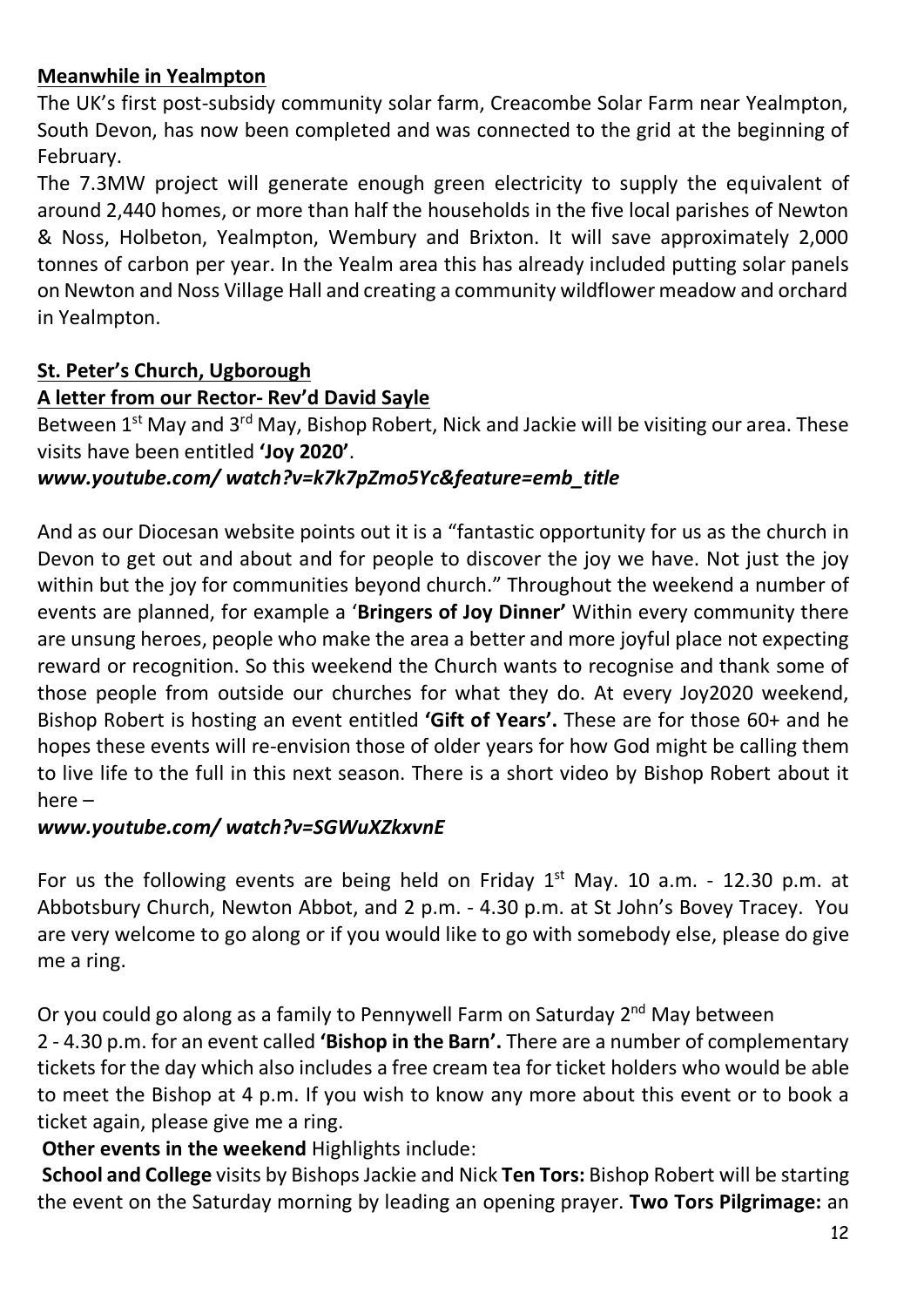all age walk from Haytor to Hound Tor **Life on the Beach** at Thurlestone to include baptism and confirmations **Baptisms and Confirmations** across the Archdeaconry.

**Wild Church Reflective Walk** in Dartington. The start of a series of events along the River Dart as part of Wild Church.

If you want to know any more information about any of these events orthe weekend, please do get in touch either by email: *parish\_sayle@me.com* or give me a ring on 01548 821199.

As Bishop Robert has said his, "hope is that these weekends will encourage all of us to share our faith with greater confidence and enable local people to see that the church in Devon is alive and well, and that Christianity has much to offer them in today's world." And this is where we can all play a part whether we are planning to attend one of the events or not. I invite you to pray for this weekend and for the whole Joy2020 initiative across the County There is an Archdeaconry Prayer event on the evening of Sunday 29<sup>th</sup> March between  $4 - 6$ p.m. at St Paul's Church, Newton Abbot (Devon Square, TQ12 2HN). Or, please pray this prayer: **God of life and hope, draw us by your beauty and transform us by your grace, to walk faithfully in the way of Christ. May your love shine through us, warming the hearts of others, that they too may become disciples and rejoice to be your children. May the joy that is yours be ours, now and always. Amen.** God's blessing, Revd. David

Date Service<br>
Sunday 1<sup>st</sup> March All Age All Age Worship Sunday 8<sup>th</sup> March **Holy Communion** Sunday 15<sup>th</sup> March Breakfast Church Sunday 22<sup>nd</sup> March **Holy Communion (Mothering Sunday)** Messy Church 4.30-6 p.m. Sunday 29<sup>th</sup> March Service of the Word (non-Communion service) Thursdays at 9.30 a.m. Mid-week Communion

## **St Peter's Church Services in All services now start at 9.30 a.m. unless otherwise stated.**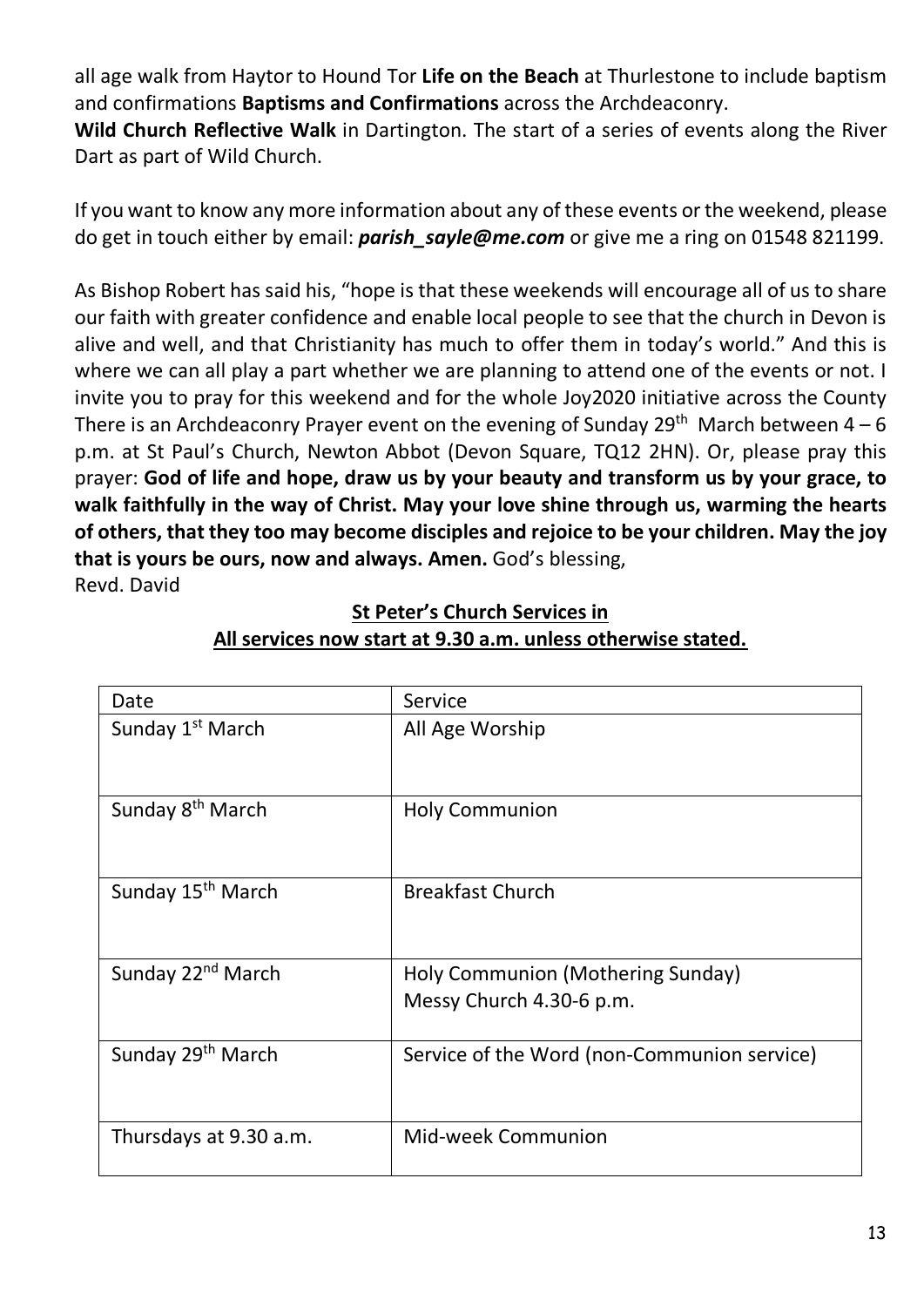The **Three Rivers Mission Community** covers the parishes of Diptford, Ermington, Halwell, Harberton, Harbertonford, Moreleigh, North Huish and Ugborough. You can find out about everything that's going on across all the parishes at its website, *[www.threeriversmissioncommunity.org.uk](file:///C:/Users/User/Documents/newsletter/www.threeriversmissioncommunity.org.uk)*

#### **For all church business and parish matters, please contact**

Rev'd David Sayle, The Rectory Diptford Totnes Devon TQ9 7NY 01548 821199 email *[parish\\_sayle@me.com.](mailto:parish_sayle@me.com)*



This month's Breakfast Church is on Sunday  $15<sup>th</sup>$ March at Ugborough Church at 9.30 a.m.

You are very welcome to this relaxed and friendly service.

**Annual Parochial Church Meeting-** Thursday 19th March at 7 p.m. at Ugborough Village Hall, (committee room).

As many of you will be aware, at this time our church moves into a new year with new appointments and re-election of our supportive army of volunteers.

We look to make new appointments for Church Wardens, the people who look after fabric and day to day functions of our Churches. We take stock of what the parishes have achieved during the past year, report of what we do for charities that we support. We then take a look at and plan for the year ahead.

This is one of those meetings that a minority of our parishioners attend, but if you want to have your say in parish church matters please come along.

**Come along and join our Messy Church Community Sunday 22nd March from 4.30-6 p.m.** at St Peter's Church, Ugborough, PL21 0NS Children to be accompanied by an adult. *[www.achurchnearyou.com/church/9153](http://www.achurchnearyou.com/church/9153)*

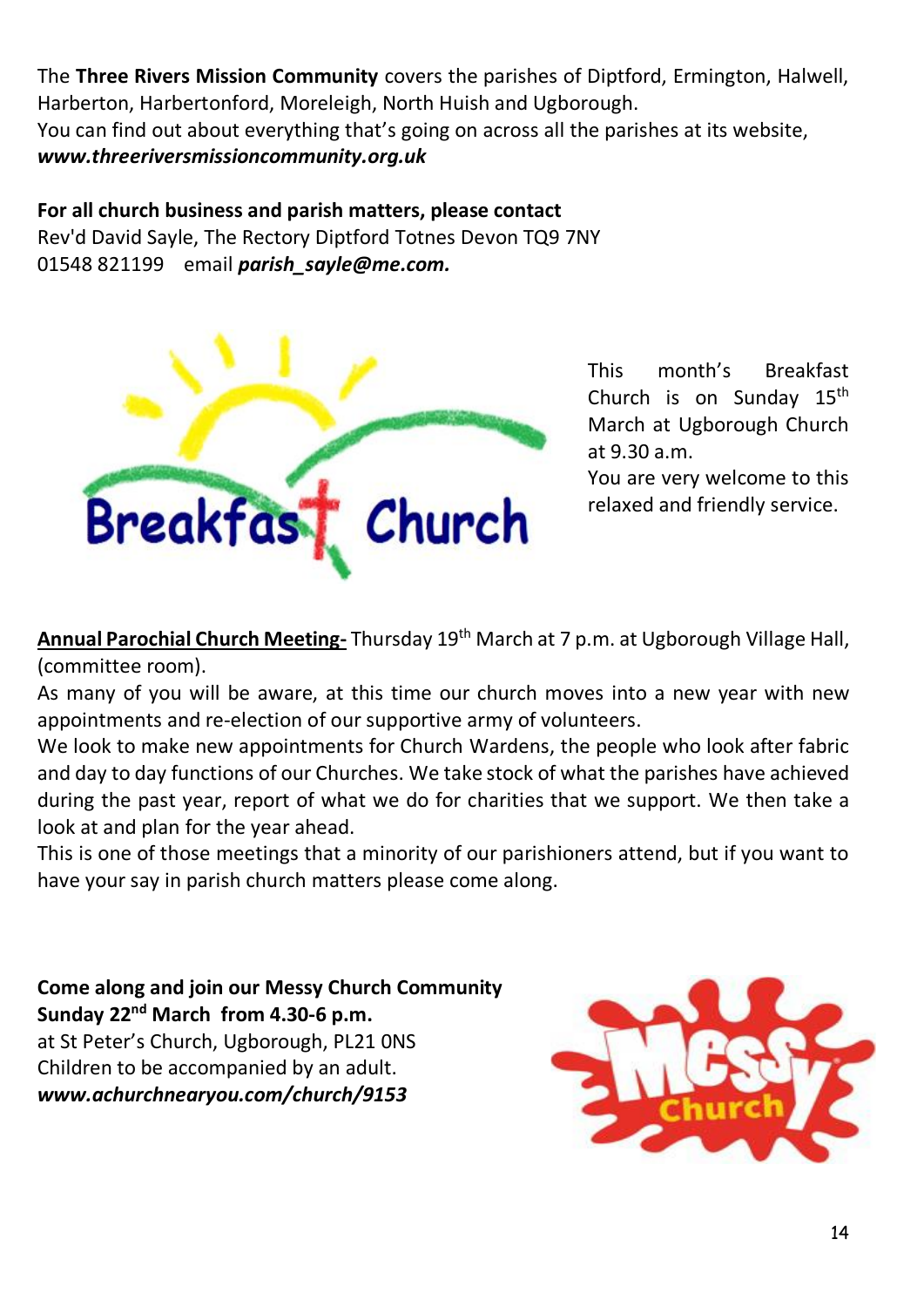# **Yealm Rouleurs Cycling Club-A cycling club for people who don't want to join a cycling club!**

# **Ride for Ken Middlemiss Saturday 25th April**

One of the founding members was Ken Middlemiss, who sadly died after being hit by a van while out on his bike. To remember all he did for cycling and Yealmpton, the club have organised another club ride, family friendly memorial ride and social for Saturday 25<sup>th</sup> April. 8 a.m. Yealm Rouleurs club group ride. 10.30 Family group ride.

12.30 meet in the Rose & Crown.

## **Free bike maintenance Saturday 4th April**

Do you squeak when you pedal? Get your bike serviced for free, ready for the Ride for Ken Middlemiss. Members of the Yealm Rouleurs Cycling Club are running another free bike maintenance afternoon on April 4th in the Men's Shed, Yealmpton 12 noon-2 p.m. Pop in at any time with your bike and any issues and we will mend it if we can or advise accordingly. We can fit parts too if you have them. Open to non-members; kid's, road and mountain bikes.

Donations to cover costs and support Headway charity welcome.

### **Saturday rides**

We meet every Saturday, outside the Yealmpton Post Office at 8 a.m., then ride to the next meeting point at Ermington Primary School Car Park, then set off for our ride at 8.20 a.m. of 30-50 miles and return about 11ish depending on the route.

#### **Taster sessions**

For those you would prefer a less challenging start or can't make Saturdays, we also run taster sessions once a month on the 2nd Tuesday night of the month and Saturday taster session the 2<sup>nd</sup> Saturday of the month.

#### **Routes and information**

We aim to let people know about the details of the Saturday route on our Facebook page a few days in advance *[fb.me/yealmrouleurs.](http://fb.me/yealmrouleurs)*

You can just turn up or contact us via Facebook if you have any questions.